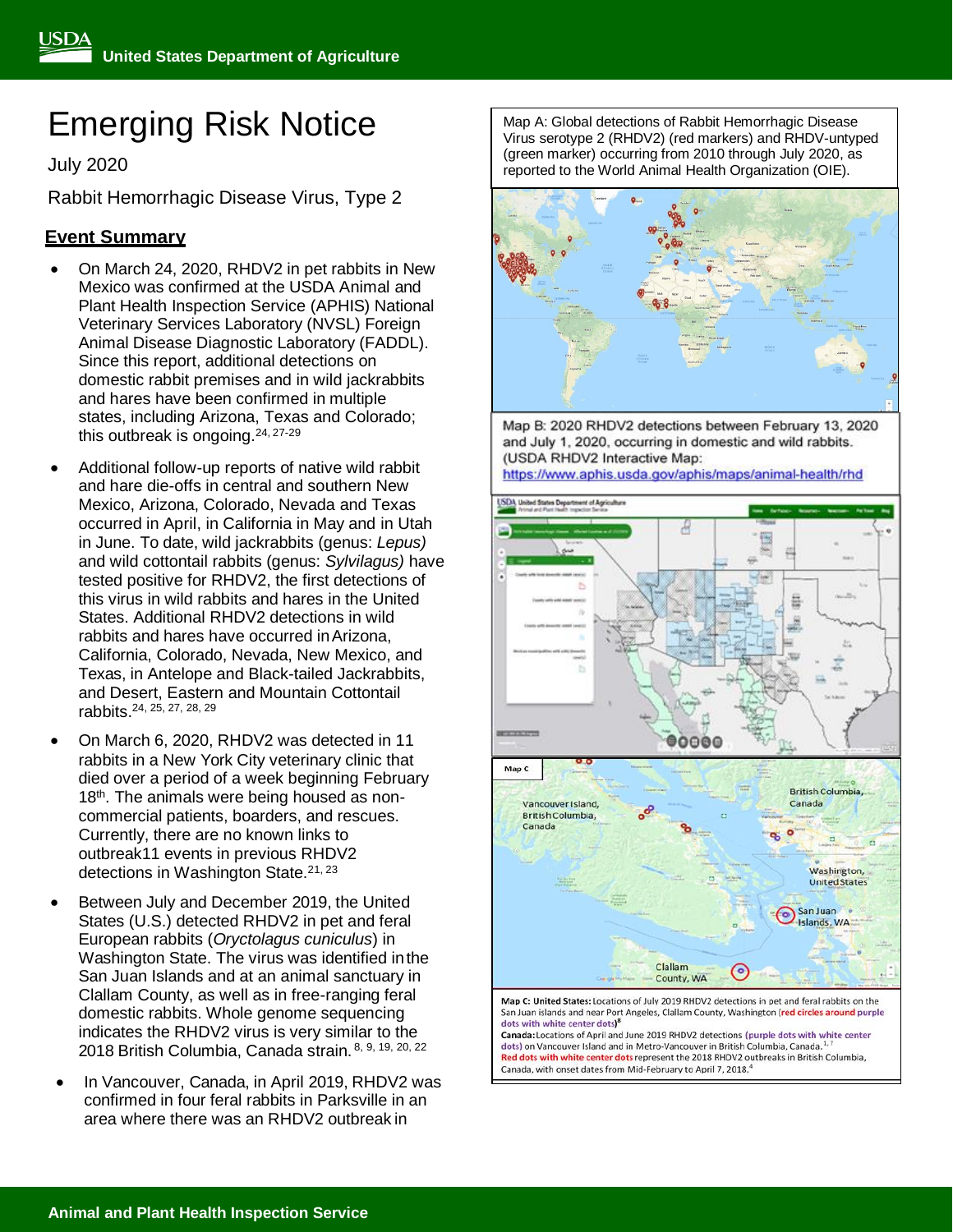2018.<sup>1</sup> In June 2019, RHDV2 was confirmed in dead pet rabbits in a downtown apartment building.<sup>2</sup>(Map B). Canada continues to provide public awareness in the rabbit-hobbyist communities.2, 3, 17

- In September 2018, RHDV2 was detected in a pet rabbit in Medina County, Ohio.<sup>5</sup> The strain was closely related to the 2018 RHDV2 strain in Canada.<sup>6</sup>
- Initial detections of this strain of RHDV2 in Canada occurred from February to April 2018 in feral rabbits on Vancouver Island, British Columbia, just north of Washington State.<sup>2</sup> Genetic analysis reveals the strain most closely matches (96.2 percent identity) an RHDV2 isolate from a rabbit farm in São Jorge in Azores Islands, in  $2011^{3,4}$
- Prior to these detections, the first occurrence of RHDV2 in North America was in Québec, Canada, in August 2016. (Map A). The 2016 RHDV2 strain is different from the 2018 RHDV2 strain. Sources of introduction are unknown.<sup>7</sup>
- The very first detections of RHDV2 occurred in France in 2010 and since has spread around the world. [Map A]

## **Key Points**

- Outbreaks of Rabbit Hemorrhagic Disease Virus, Type 2 (RHDV2) are ongoing in the United States. Between July 2019 and June 2020, RHDV2 has been detected in rabbits (*Oryctolagus cuniculus*) in Washington, New York City, New Mexico, Arizona, Texas, Colorado, Nevada, California and Utah.<sup>25-29</sup> [see maps A, B and C].
- Concurrent to the events in privately owned rabbits, mortality has been reported in feral domestic rabbits (WA, CO, UT) and wild rabbits and hares (AZ, CA, CO, NV, NM, TX) in the region. 24-29
- State Animal Health Officials (SAHO) and the United States Department of Agriculture (USDA) are working together to respond and conduct epidemiological investigations. Activities include conducting trace-ins and – outs, testing, quarantines, providing biosecurity guidance, and ensuring appropriate cleaning and disinfection.
- Outreach to local veterinarians, rabbit breeders, pet owners and the community increases awareness of the situation and provides information including recommendations for a fallow period before introducing new rabbits.
- All those who care for or come into contact with domestic rabbits, whether pets or commercial animals, rescues or those who encounter wild rabbits, must practice enhanced biosecurity.
- Biosecurity and risk mitigation measures include excluding visitors from rabbitries, fencing out wild rabbits, limiting new animal introductions, and separating new additions for at least one week prior to allowing contact with others.<sup>10</sup>
- No RHDV strains are a threat to human health.<sup>10</sup>
- All RHDVs are reportable to the World Organization for Animal Health (OIE).<sup>10</sup>

# **Concerns for U.S. Animal Health**

- The risk of additional RHDV2 outbreaks is high in the United States as a result of the potential for additional introductions from Canada as well as further spread in Washington, New York and New Mexico.
- For most of the RHDV2 detections in the U.S., the introduction pathways have not been identified. Transboundary movements of domestic pet and feral rabbits (domestic rabbits released in the wild) present a risk of transmission between Canada or Mexico and the United States and between the affected States.
- The U.S. rabbit industry is estimated to be worth between \$2.2 billion and \$2.3 billion,of which 80 to 90 percent are represented by the value of pet supplies and care of over 6.7 million pet rabbits (primarily domestic European rabbits) in approximately 2.9 million households. Current impacts would be felt in the pet rabbit industry; 4-H, National FFA Organization, and other hobby groups; exhibitions; laboratories; and the meat, pelt, and hunting sectors.<sup>2</sup>
- To date, there have been no significant trade impacts.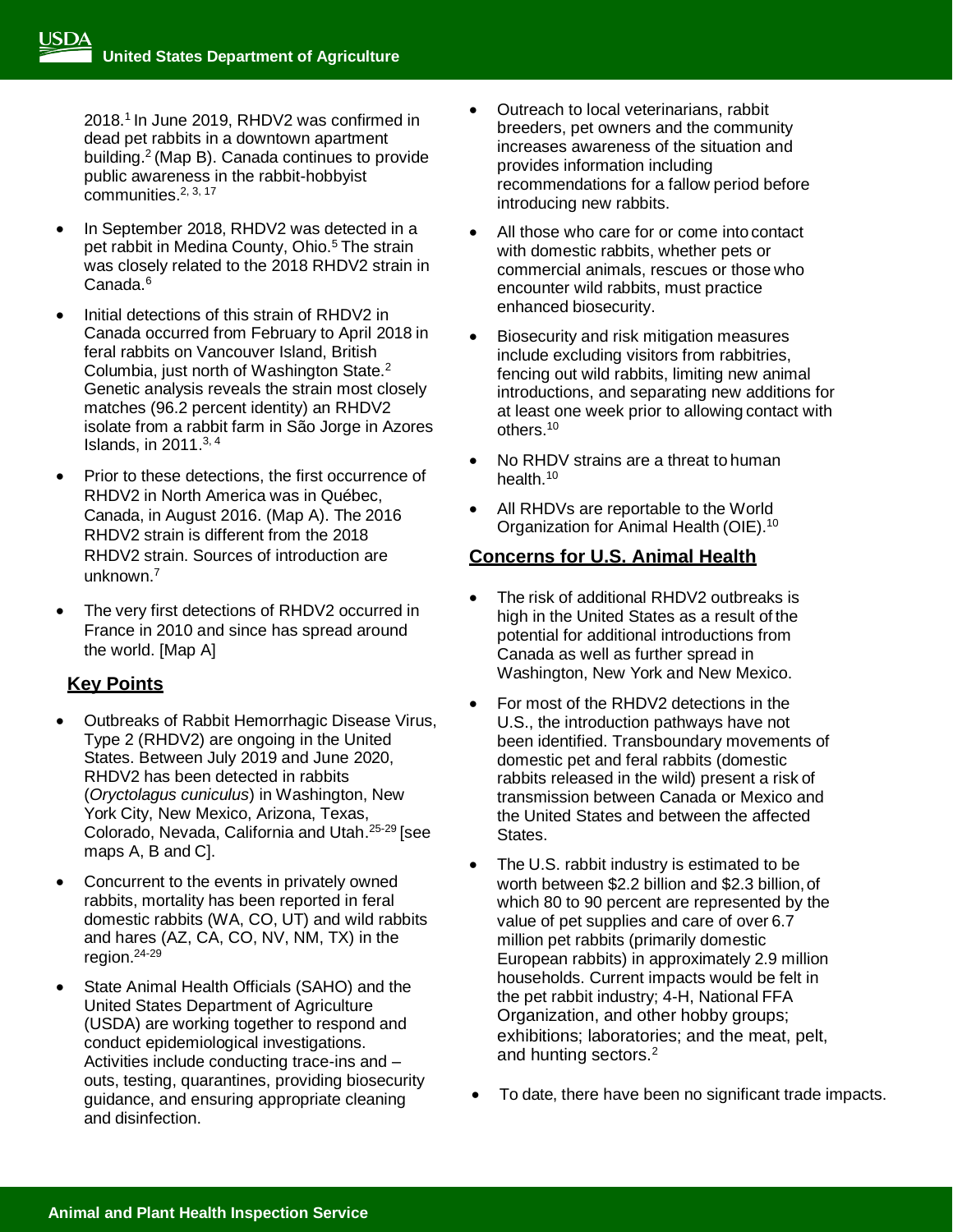## **Epidemiology**

- Rabbit hemorrhagic disease (RHD) is caused by a non-enveloped, single-stranded RNA virus in the family: Calicivirus; genus: Lagovirus, with three recognized pathogenic groups: RHDV (aka RHDVa), RHDV1 (considered a subtype of the classic RHDV), and RHDV2 [aka RHDVb], which could be considered a distinct viral subtype.10, 11, <sup>12</sup>
- The incubation period for RHDV2 is 3 to 9 days. $26$
- Subacute infection is generally mild and may cause affected rabbits to survive minor clinical symptoms and develop antibodies.<sup>10, 11</sup>
- Clinical signs of peracute infection are sudden collapse and death with no other signs. Acute infection may exhibit nervous and respiratory signs, lethargy, anorexia, epistaxis, observable hemorrhages in the eye, blood in feces, and icteric skin coloration. Death typically occurs in 1-3 days. Necropsy of the affected rabbits will reveal hepatic necrosis and hemorrhage.10, 11
- Domestic rabbits typically experience peracute or acute disease, but chronic illness is possible in small percentage of infected animals.10, 11
- Rabbits can become clinically infected with RHDV2 at any age.<sup>10, 11</sup>
- RHDV2 has been detected in Europe, Africa, Australia, New Zealand and the Americas. [Map A]
- RHDV2 has a wider host range than RHDV, which only affects domestic European rabbits. RHDV2 has also affected some hares in Italian outbreaks: the Sardinian cape hare and the Italian hare.<sup>4, 13, 14</sup> Eastern, desert, and mountain cottontail rabbits and black-tailed and antelope jackrabbits in North America.<sup>1, 15</sup>
- There are no clear epidemiological links between the RHDV2 outbreaks in the U.S.

## **Transmission**

- Rabbit hemorrhagic disease (RHD) is highly contagious. Transmission routes include direct contact with live or dead infected rabbits, meat, or fur; mechanical vectors (e.g., wild carnivores and raptors); or by contaminated fomites (e.g., chilled or frozen meat, food, bedding and water) through oral, respiratory, or conjunctival routes and skin trauma. The virus is present in all secretions and excretions.<sup>10</sup>
- Viable virus has been found in decaying tissue after 90 days outdoors, potentially serving as a reservoir.<sup>10</sup>
- Exposures may occur in animal shelters, wildlife rescue centers and in the wild, if releases occur. Any of these transmission routes may be a possible pathway for disease introduction to and spread in the United States.10, <sup>11</sup>

### **Diagnostic Testing**

- The USDA APHIS National Veterinary Diagnostics Services Laboratories' Foreign Animal Disease Diagnostic Laboratory performs testing for both RHD virus antigen (ELISA and rt PCR) and RHD antibodies.4, 10, 11
- Samples to collect include fresh liver, lung, spleen and whole blood. Formalin fixed liver, spleen and other organs can be submitted for pathologic evaluation.4, 10, 11

### **Treatment**

- There is currently no cure for rabbits infected with RHDV2 or any of the fatal RHDV viruses.<sup>10, 11</sup>
- Diagnosis by an accredited veterinarian is recommended for rabbits showing compatible clinical signs of RHDV infection after exposure to other domestic or wild rabbits, or after exposure to a human who has recently handled other sick or dead domestic or wild rabbits.<sup>10, 11</sup>
- Sick rabbits should be isolated immediately to prevent contact with other rabbits.<sup>10, 11</sup>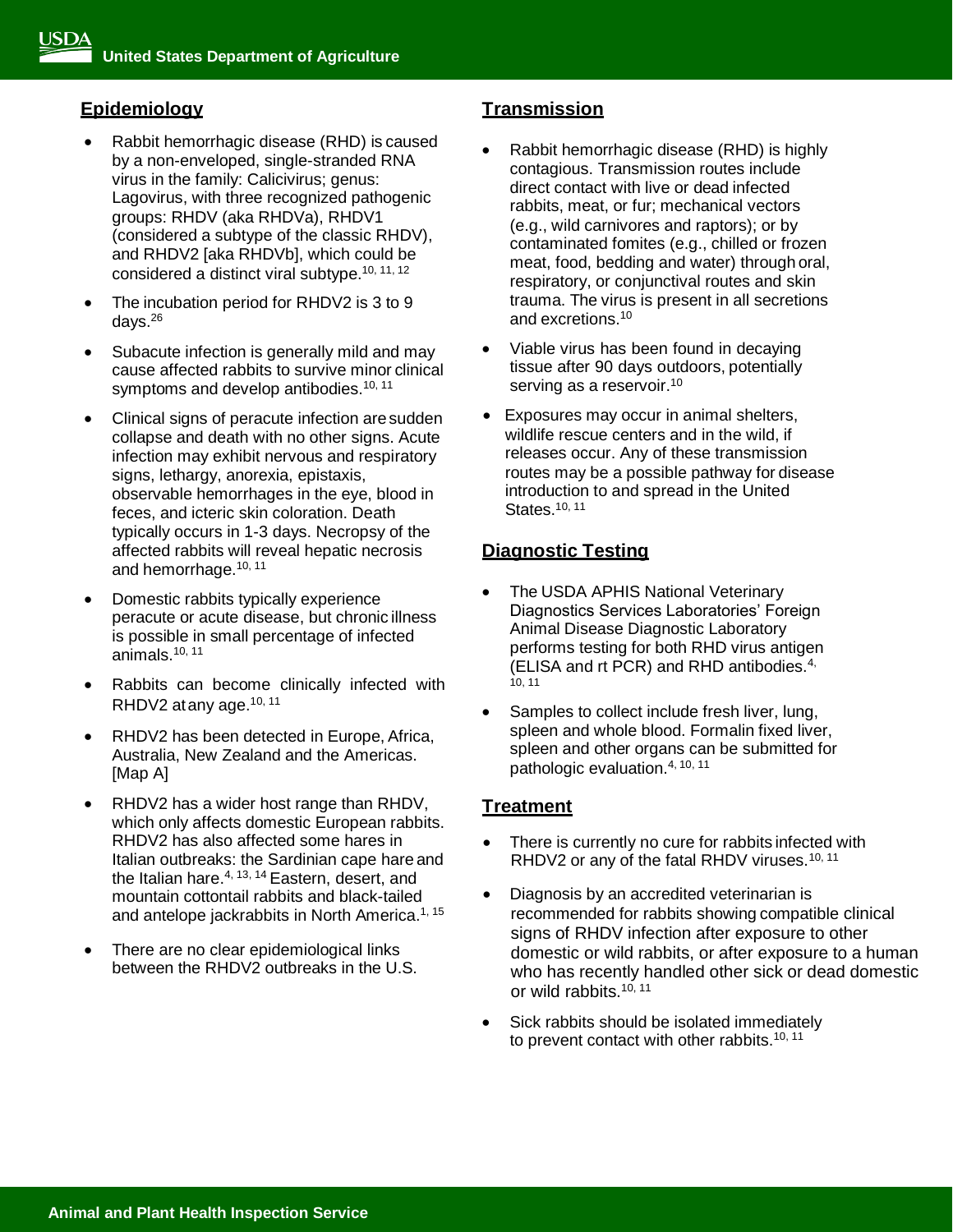#### **Prevention**

- Strict biosecurity measures are essential to prevent introduction of the virus to rabbitries, laboratories, wildlife shelters, and private residences, including sanitation and disinfection, the maintenance of closed colonies or isolating new rabbits entering a rabbitry.<sup>10</sup>
- Small non-enveloped virus, very hardy, only certain disinfectants effective, reference our [USDA](https://www.aphis.usda.gov/animal_health/downloads/rhdv-cleaning-guidance.pdf)  [APHIS General Guidance for Cleaning and](https://www.aphis.usda.gov/animal_health/downloads/rhdv-cleaning-guidance.pdf)  [Disinfection of RHDV Contaminated Premises](https://www.aphis.usda.gov/animal_health/downloads/rhdv-cleaning-guidance.pdf)  [\(April 2020\)](https://www.aphis.usda.gov/animal_health/downloads/rhdv-cleaning-guidance.pdf) for the most up-to-date information on specific disinfectants. 10, 18, 30
- Release of domestic rabbits into the wild at any time is a high risk practice and is not advised.<sup>10,</sup> 11
- Inactivated RHDV2 vaccines exist, which are currently registered in Spain and France and used in some RHDV2-infected countries. These vaccines are not licensed in the U.S., although may be authorized by USDA for use under specific situations.<sup>10, 11, 17</sup>
- The virus survives freezing.<sup>10</sup>

#### **Sources**

- 1. Ministry of Forests, Lands, Natural Resource Operations and Rural Development, British Colombia, Information Bulletin, Rabbit virus found for second straight year. April 10, 201[9.](https://spca.bc.ca/wp-content/uploads/News-Release-from-the-Ministry-of-Forests-Lands-Natural-Resource-Operations-and-Rural-Development-and-Ministry-of-Agriculture.pdf) [https://spca.bc.ca/.../News-Release...](https://spca.bc.ca/wp-content/uploads/News-Release-from-the-Ministry-of-Forests-Lands-Natural-Resource-Operations-and-Rural-Development-and-Ministry-of-Agriculture.pdf) pdf
- 2. USDA APHIS VS. RHDV2 Emerging Issues Notice. June 2018. [https://www.aphis.usda.gov/](https://www.aphis.usda.gov/animal_health/downloads/Rabbit-Hemorrhagic-Disease_062018.pdf) ../Rabbit-[Hemorrhagic-Disease\\_062018.pdf](https://www.aphis.usda.gov/animal_health/downloads/Rabbit-Hemorrhagic-Disease_062018.pdf)
- 3. British Colombia Government News, Rabbit virus confirmed in Vancouver. June 21, 201[9.](https://news.gov.bc.ca/releases/2019AGRI0051-001301) [https://news.gov.bc.ca/releases/2019AGRI0051-](https://news.gov.bc.ca/releases/2019AGRI0051-001301) [001301](https://news.gov.bc.ca/releases/2019AGRI0051-001301)
- 4. USDA, APHIS Stakeholder message. APHIS Detects Rabbit Hemorrhagic Disease Virus 2 (RHDV2) In a Domestic Ohio Rabbit. September 19, 201[8.](https://content.govdelivery.com/.../bulletins/2109b9f) [https://content.govdelivery.com/...](https://content.govdelivery.com/.../bulletins/2109b9f)
- 5. OIE. Rabbit Hemorrhagic Disease. USA. September 21, 2018. Immediate Notificatio[n.](https://www.oie.int/wahis_2/public/wahid.php/Reviewreport/Review?reportid=28028) [https://www.oie.int/wahis\\_2/...reportid=28028](https://www.oie.int/wahis_2/public/wahid.php/Reviewreport/Review?reportid=28028)
- 6. OIE. *Event Summary: Rabbit haemorrhagic disease, Canada* 2018. . [http://www.oie.int/wahis\\_2/...;](http://www.oie.int/wahis_2/public/wahid.php/Reviewreport/Review?reportid=26295)
- 7. OIE. Rabbit Hemorrhagic Disease. Immediate Notification. Canada. August 25, 2016[.](http://www.oie.int/wahis_2/public/wahid.php/Reviewreport/Review?page_refer=MapFullEventReport&reportid=20799) [http://www.oie.int/wahis\\_2/...reportid=20799](http://www.oie.int/wahis_2/public/wahid.php/Reviewreport/Review?page_refer=MapFullEventReport&reportid=20799)
- 8. Washington State Department of Agriculture. Update: Deadly Rabbit Disease on Orcas Island now confirmed in feral rabbits. July 25, 2019. [WSDA](https://wastatedeptag.blogspot.com/2019/07/update-deadly-rabbit-disease-on-orcas.html) **[AgBrief](https://wastatedeptag.blogspot.com/2019/07/update-deadly-rabbit-disease-on-orcas.html)**
- 9. OIE. Rabbit Hemorrhagic Disease. Immediate Notification. USA. July 19, 201[9.](http://www.oie.int/wahis_2/public/wahid.php/Reviewreport/Review?page_refer=MapFullEventReport&reportid=31137) [http://www.oie.int/wahis\\_2/...id=31137](http://www.oie.int/wahis_2/public/wahid.php/Reviewreport/Review?page_refer=MapFullEventReport&reportid=31137)
- 10. OIE. *Rabbit Haemorrhagic Disease Technical Card.* [https://www.oie.int/.../Disease\\_cards/RHD.pdf](https://www.oie.int/fileadmin/Home/eng/Animal_Health_in_the_World/docs/pdf/Disease_cards/RHD.pdf)
- 11. OIE Terrestrial Manual. Chapter 3.6.2. Rabbit Hemorrhagic Disease [https://www.oie.int/fileadmin/Home/eng/Health\\_sta](https://www.oie.int/fileadmin/Home/eng/Health_standards/tahm/3.06.02_RHD.pdf) [ndards/tahm/3.06.02\\_RHD.pdf](https://www.oie.int/fileadmin/Home/eng/Health_standards/tahm/3.06.02_RHD.pdf)
- 12. Silverio D (2018). Insights into the evolution of the new variant RHDV (GI.2) and the identification of novel recombinant strains. *Transbound Emerg Dis[.](https://doi.org/10.1111/tbed.12830) [https://doi.org/10.1111/...](https://doi.org/10.1111/tbed.12830)*.
- 13. Camarda, et al. (2014). Detection of the new emerging RHDV2 virus in Sicily from rabbit (*Oryctolagus cuniculus*) and Italian hare (*Lepus corsicanus*). *Res in Vet Sci* 97, 642-645. [doi:](https://doi.org/10.1016/j.rvsc.2014.10.008) [10.1016/j.rvsc.2014.10.008.](https://doi.org/10.1016/j.rvsc.2014.10.008)
- 14. Puggioni, et al. (2013). The new French 2010 RHDV causes an RHD-like disease in the Sardinian Cape hare. *Vet Res* 44:96. doi: [10.1186/1297-9716-44-96.](https://doi.org/10.1186/1297-9716-44-96)
- 15. USDA APHIS VS NVSL Foreign Animal Disease Diagnostic Laboratory. Presentation: Experimental Rabbit Hemorrhagic Disease Virus (RHDV1 and RHDV2) infection in Eastern Cottontail Rabbits. 61<sup>st</sup> AAVLD Annual Meeting. October 18-22, 2018. Kansas City, MO.
- 16. Capucci L, et al. (2017). Increased pathogenicity in RHDV2. *Veterinary Record*. 2017: [DOI:](https://www.researchgate.net/publication/315628057_Increased_pathogenicity_in_rabbit_haemorrhagic_disease_virus_type_2_RHDV2?amp%3Bel=1_x_2&%3BenrichId=rgreq-6426caba3020ef749408eabeb704f53d-XXX&%3BenrichSource=Y292ZXJQYWdlOzMxNTYyODA1NztBUzo1MTIwMzU5ODIxODg1NDRAMTQ5OTA5MDI5OTMyNA%3D%3D) [10.1136/vr.104132.](https://www.researchgate.net/publication/315628057_Increased_pathogenicity_in_rabbit_haemorrhagic_disease_virus_type_2_RHDV2?amp%3Bel=1_x_2&%3BenrichId=rgreq-6426caba3020ef749408eabeb704f53d-XXX&%3BenrichSource=Y292ZXJQYWdlOzMxNTYyODA1NztBUzo1MTIwMzU5ODIxODg1NDRAMTQ5OTA5MDI5OTMyNA%3D%3D)
- 17. British Columbia Government News. Vaccine for rabbit hemorrhagic disease available from B.C. vets. April 16, 2018. Retrieved April 24, 201[8](https://news.gov.bc.ca/releases/2018AGRI0022-000647) [https://news.gov.bc.ca/.../...](https://news.gov.bc.ca/releases/2018AGRI0022-000647)
- 18. Abrantes, et al. (2012). Rabbit haemorrhagic disease (RHD) and rabbit haemorrhagic disease virus (RHDV): a review. *Veterinary Research* 43:12. [doi:](https://doi.org/10.1186/1297-9716-43-12) [10.1186/1297-9716-43-12.](https://doi.org/10.1186/1297-9716-43-12)
- 19. OIE. Rabbit Hemorrhagic Disease. Follow-up No. 5. USA. January 7, 2020. [https://www.oie.int/wahis\\_2/...\\_133410.pdf](https://www.oie.int/wahis_2/..._133410.pdf)
- 20. Washington State Department of Agriculture. Information about Rabbit Hemorrhagic Disease.